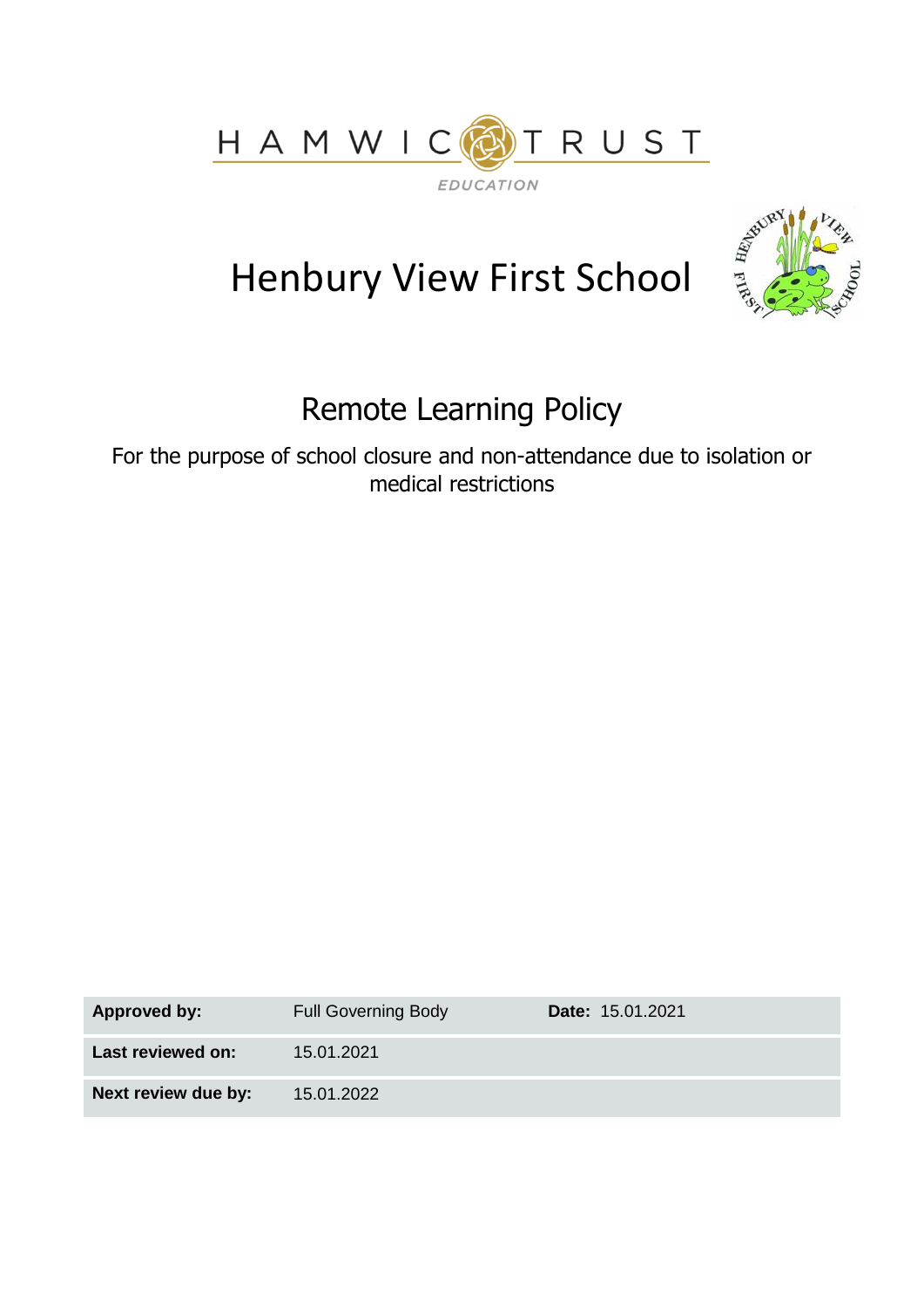













#### **Aims**

- To ensure there is a planned approach to remote learning during full and partial school closures
- To ensure there is a planned approach for any 1:1 remote learning
- To set out expectations of staff providing remote learning
- To set out expectations of children receiving remote learning
- To provide appropriate safeguarding and data protection guidelines

#### **Context**

The most recent government expectation of online learning can be found in the document Restricting Attendance During the National Lockdown: Schools (7<sup>th</sup> Jan 2021). The kev expectations in this document are:

- The remote education provided should be equivalent in length to the core teaching pupils would receive in school and will include **both** recorded or live direct teaching time, **and** time for pupils to complete tasks and assignments independently
- The amount of remote education provided should be, as a minimum:
	- o Key Stage 1: 3 hours a day on average across the cohort, with less for younger children
	- o Key Stage 2: 4 hours a day
	- $\circ$  Key Stages 3 and 4: 5 hours a day
- When planning and delivering remote education:
	- o teach a planned and well-sequenced curriculum so that knowledge and skills are built incrementally, with a good level of clarity about what is intended to be taught and practised in each subject so that pupils can progress through the school's curriculum
	- o select a digital platform for remote education provision that will be used consistently across the school in order to allow interaction, assessment and feedback and make sure staff are trained and confident in its use.
- Overcome barriers to digital access for pupils by:
	- o distributing school-owned laptops accompanied by a user agreement or contract
	- o providing printed resources, such as textbooks and workbooks, to structure learning, supplemented with other forms of communication to keep pupils on track or answer questions about work.
- Have systems for checking, daily, whether pupils are engaging with their work, and work with families to rapidly identify effective solutions where engagement is a concern
- Identify a named senior leader with overarching responsibility for the quality and delivery of remote education, including that provision meets expectations for remote education
- Publish information for pupils, parents and carers about their remote education provision on their website by 25 January 2021 – an optional template is available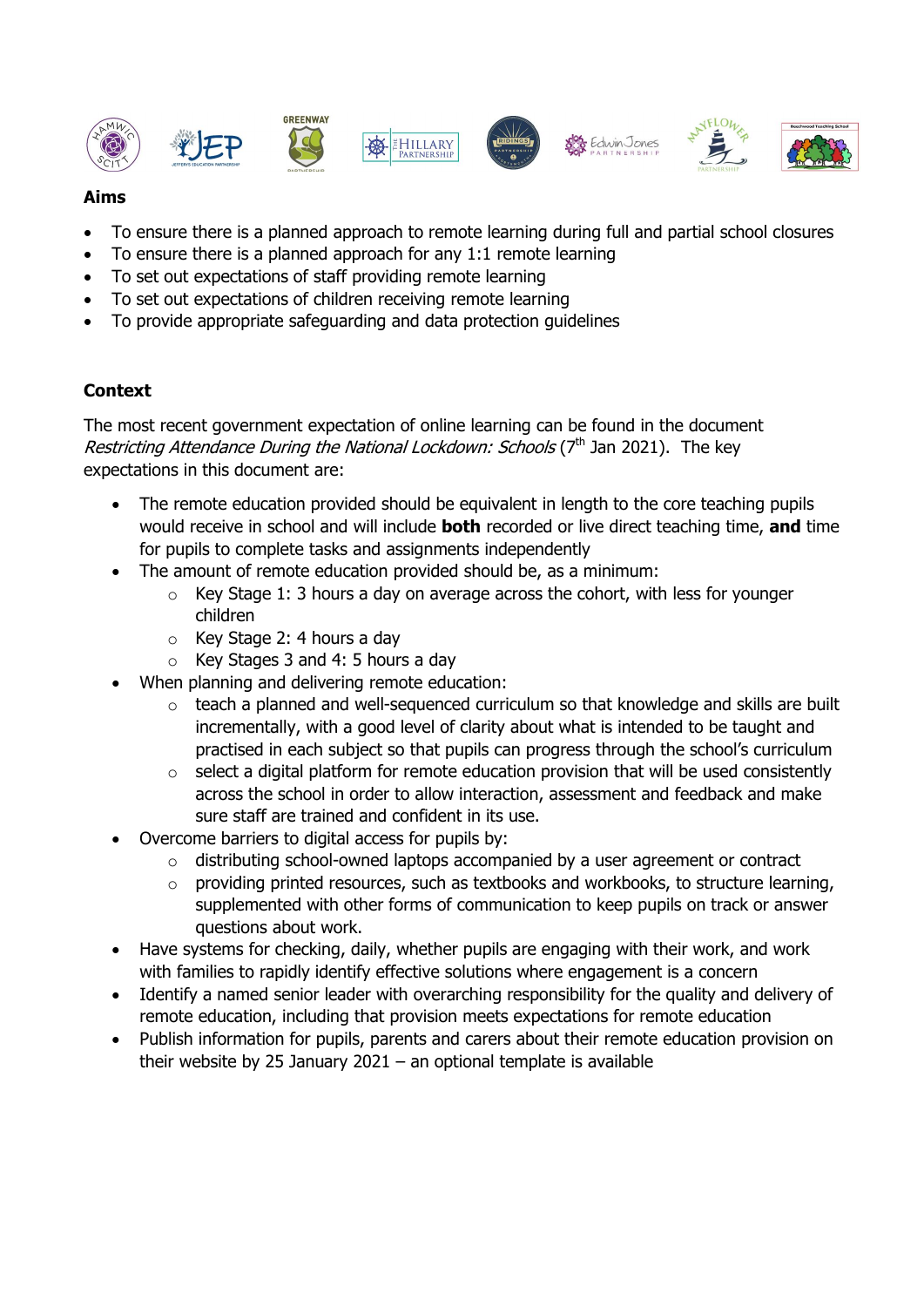#### **Hamwic Trust Expectations**

In addition to the above guidelines, the Hamwic Trust Executive have set the expectation that:

- Where recorded lessons are being used from externals sources, such as the Hamwic Online YouTube site, Oak Academy or the BBC teaching programme, schools will ensure there is at least one recorded or live input from a teacher in the child's year group daily. For example:
	- o a welcome at the beginning of the day to set out what the learning will be
	- o a class/year group assembly
	- o a class/year group story
- Vulnerable children receiving remote learning will be contacted at least twice a week to check on their progress and wellbeing
- All children will receive a personal contact from a member of the school staff at least once a fortnight.

#### **Roles and responsibilities within the remote learning :**

| <b>Task</b>                  | <b>Expectation</b>                                                                                         | <b>Responsibility</b> |
|------------------------------|------------------------------------------------------------------------------------------------------------|-----------------------|
| Planning and                 | Lessons to be provided each day                                                                            | Allocated year        |
| setting remote               | English 1 hour<br>$\bullet$                                                                                | group teacher         |
| learning                     | Maths 1 hour<br>$\bullet$                                                                                  |                       |
|                              | Foundation subject 1 hour<br>$\bullet$                                                                     |                       |
|                              | PE/Reading / Extension activities 1 hour plus                                                              |                       |
| Recording and                | Lessons will be on the learning platform by 8.30 am on<br>$\bullet$                                        | Allocated teacher     |
| uploading<br>remote learning | the day of use.                                                                                            |                       |
|                              | Learning will be uploaded onto the year group section<br>$\bullet$<br>of the Google Classroom etc platform |                       |
| Recorded                     | Adults will deliver lessons in a setting with a neutral<br>$\bullet$                                       | <b>Teacher TA</b>     |
| lessons                      | background                                                                                                 |                       |
|                              | Adults will be dressed professionally<br>$\bullet$                                                         |                       |
|                              |                                                                                                            |                       |
| Providing and                | Ensure the children receive the same learning as those<br>$\bullet$                                        | Allocated teacher/    |
| supervising                  | remotely and support learning in the tasks set.                                                            | TA/ HLTA              |
| learning for                 | Supervise break times and ensure the children have a                                                       |                       |
| those in school              | session of exercise each day.                                                                              |                       |
| Check remote                 | Check the work submitted and who has been online to<br>$\bullet$                                           | Class teacher, or     |
| learning is being            | attempt work.                                                                                              | teacher uploading     |
| accessed,                    | Respond to any emailed/chat function questions from                                                        | remote learning       |
| completed and<br>checked for | children. Provide summary feedback to pupils about<br>how they are getting on with their work at least     |                       |
| accuracy                     | weekly.                                                                                                    |                       |
|                              | Ensure some lessons give children immediate feedback<br>$\bullet$                                          |                       |
|                              | through teacher checking or self-marking answer                                                            |                       |
|                              | sheets                                                                                                     |                       |
| Contact                      | A video or telephone call should be made to the child<br>$\bullet$                                         | TA/Pastoral/SEN/      |
| vulnerable                   | twice each week. Wherever possible speak to the child                                                      | office                |
| children working             | and not just the parent.                                                                                   |                       |
| at home                      |                                                                                                            |                       |
| Contact other                | A phone call should be made to the child each week.<br>$\bullet$                                           | TA/Pastoral/SEN/      |
| children working             | Wherever possible speak to the child and not just the                                                      | office                |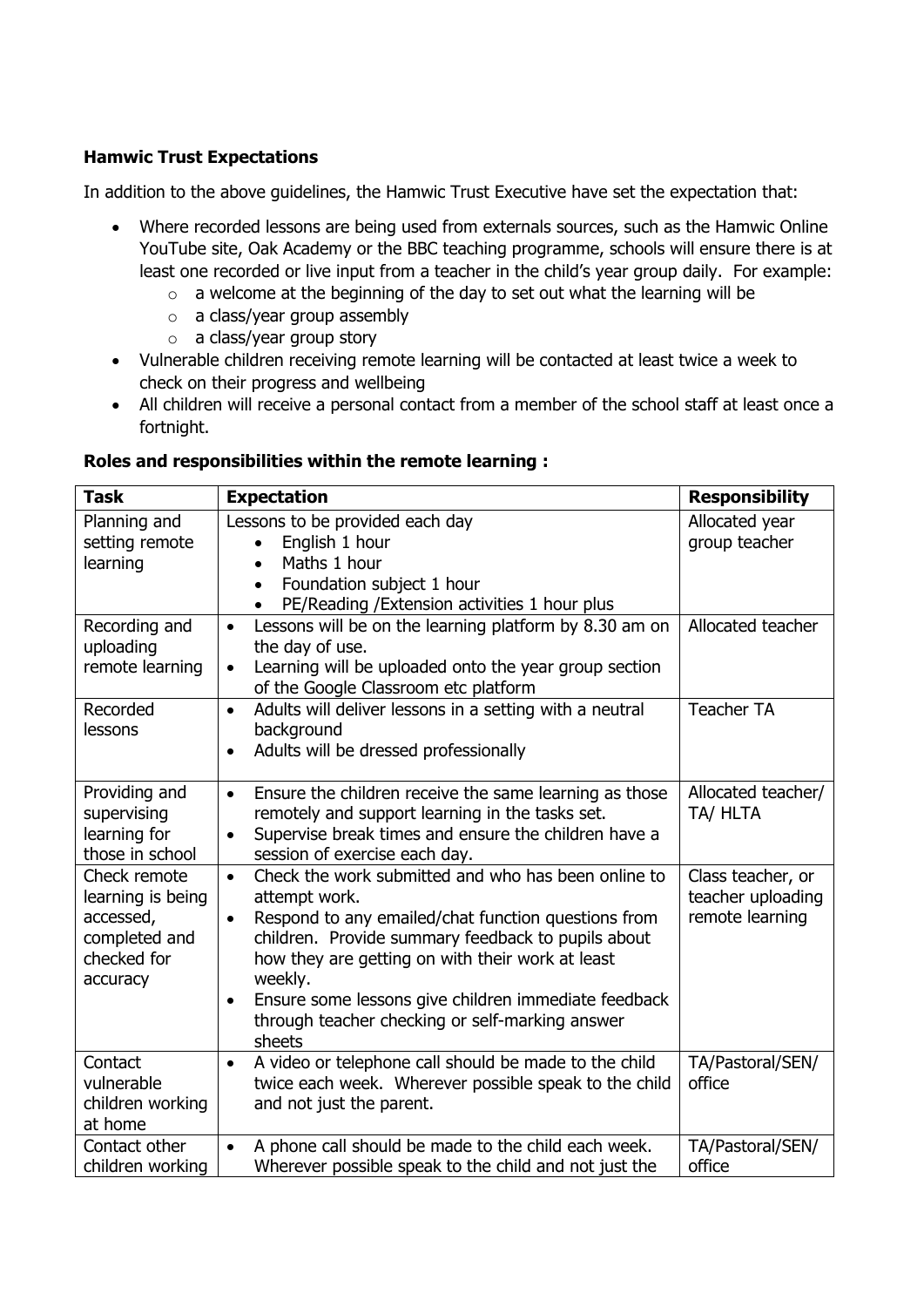| at home                                                                                               | parent                                                                                                                                                                                                                                                                                                                                                                                                                                                                                                           |                                          |
|-------------------------------------------------------------------------------------------------------|------------------------------------------------------------------------------------------------------------------------------------------------------------------------------------------------------------------------------------------------------------------------------------------------------------------------------------------------------------------------------------------------------------------------------------------------------------------------------------------------------------------|------------------------------------------|
| Ensure the<br>learning<br>platform is<br>robust                                                       | Check the network connection is school is working well<br>$\bullet$<br>each day<br>Ensure children have the necessary IT equipment and<br>$\bullet$<br>stationary to work remotely.                                                                                                                                                                                                                                                                                                                              | <b>Business</b><br>manager/IT<br>manager |
| Ensure<br>safeguarding<br>concerns are<br>being monitored<br>and addressed<br>as per the CP<br>policy | Ensure staff are clear of how to report any<br>$\bullet$<br>safeguarding concerns they become aware of when<br>children are learning from home.<br>Ensure children are aware of how to report any<br>$\bullet$<br>concerns they have about online content.<br>Ensure all children carry out an online safety<br>$\bullet$<br>update/assembly at least fortnightly<br>Ensure children with CP concerns are taught in school.<br>If this is not possible, ensure that there are regular<br>sightings of the child. | DSL/DDSL/pastor<br>al lead               |
| Monitor the<br>quality of<br>remote learning                                                          | Ensure learning is consistently high quality for all<br>$\bullet$<br>children<br>Ensure the remote learning offer is available to all<br>$\bullet$<br>children through teams. Parents/carers have class<br>teacher emails to contact directly with any questions.<br>Ensure parent know the channels for in-school<br>$\bullet$<br>communication should they wish to feedback about the<br>remote learning offer                                                                                                 | <b>DHT</b>                               |

#### **Staff expectations**

If staff are given permission to carry out remote learning activity from home, they are expected to:

- Dress professionally for any live lessons
- Be available to respond to children and carry out other work duties required from 30 minutes before the school day begins to 30 minutes after the school day ends
- Respond to messages received from children and parents within the working day about the remote learning on that same day
- Alert the DSL and senior leaders on the second day a child does not attend or access the work set
- Ensure children understand the behaviour expectations within a live lesson
- Only respond to a child or parent using a work email or platform account

#### **Attendance**

- Parents will be asked to notify the school if their child is unwell and is unable to access remote learning. In this case, the attendance code will remain X. However, teachers will make a note not to expect the child to attend/submit learning on this day
- Where a staff member leading remote learning becomes unwell, parents will be notified if this means learning will be sent or delivered by a different school contact.

#### **Safeguarding**

- Staff are required to alert the Designated Safeguarding Lead (DSL) if they have any concerns about a child's welfare during a period of remote learning
- The school will continue to engage with social services and attend meetings where necessary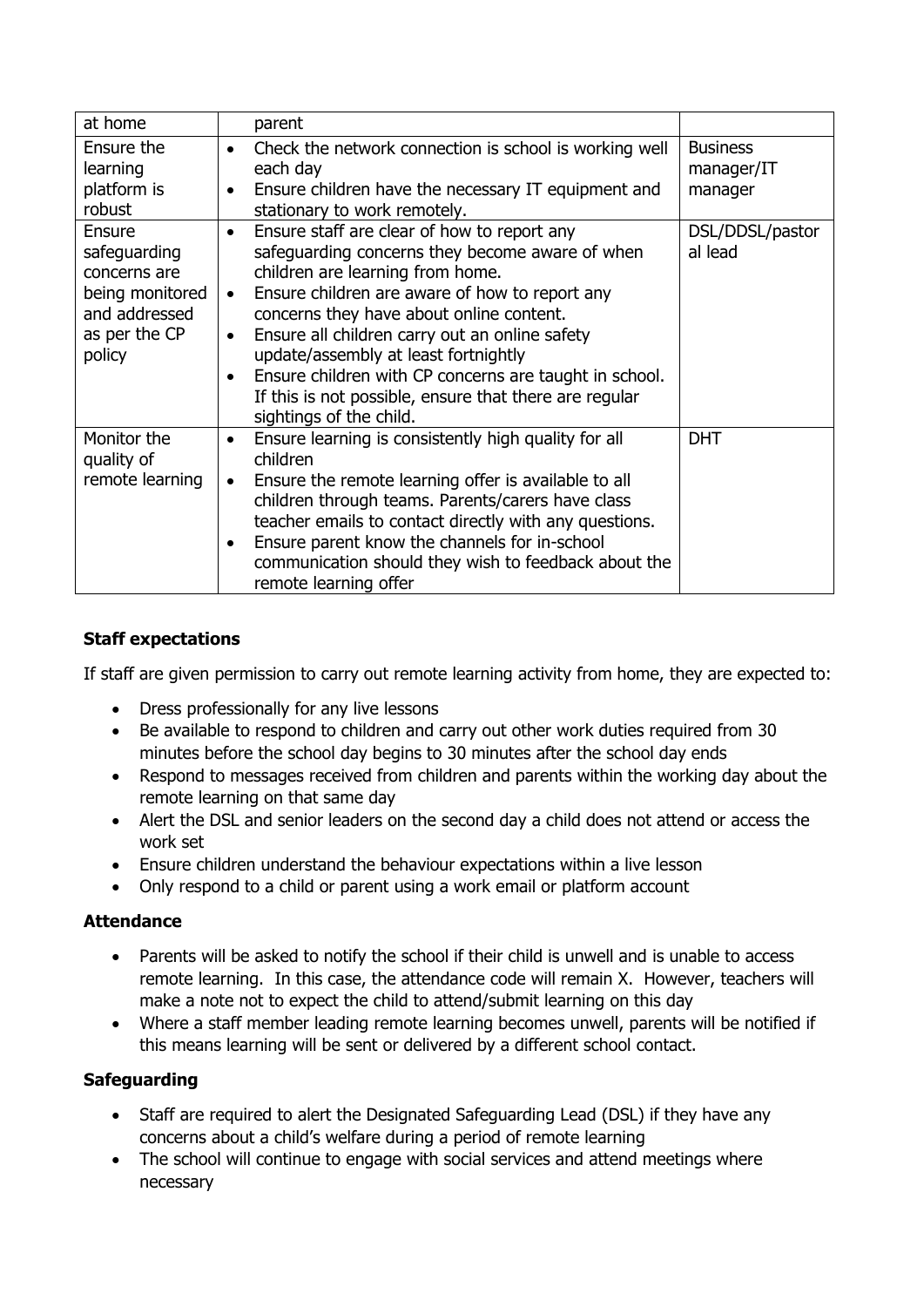- Any parent who wishes to raise a safeguarding concern should do this in the usual way via the school office who will put them in contact with the DSL or Headteacher
- The school will ensure that online safety is referenced regularly within a period of remote learning. Parents will be reminded of the need to ensure their child is only accessing appropriate content while away from school and that personal data is being protected. <https://www.bbc.co.uk/newsround/44074704>
- Pupils are encouraged to communicate through the remote platform/school email system rather than by personal email. Where a child uses a personal email the teacher will ensure that any response also copies in the parent (or line manager if the parent email isn't available)

#### **Health and wellbeing for staff while working remotely**

- In addition to the many resources available on the HET Health and Wellbeing intranet pages, there is a specific section on COVID-19: [https://intranet.hamwic.org/health](https://intranet.hamwic.org/health-wellbeing-for-staff/)[wellbeing-for-staff/](https://intranet.hamwic.org/health-wellbeing-for-staff/)
- Staff can access our confidential Employee Assistance Programme, via Health Assured, offering 24-hour assistance and support, 7 days a week. The number is 0800 0305 182.
- Able Futures offer an access to work mental health support service and can be contacted on 0800 321137.
- The Department for Education is providing additional support for both pupil and staff wellbeing in the current situation. Information about the extra mental health [support](https://www.gov.uk/government/news/extra-mental-health-support-for-pupils-and-teachers) for pupils and [teachers](https://www.gov.uk/government/news/extra-mental-health-support-for-pupils-and-teachers) is available.
- The Education Support [Partnership](http://www.educationsupport.org.uk/) provides a free helpline for school staff and targeted support for mental health and wellbeing.